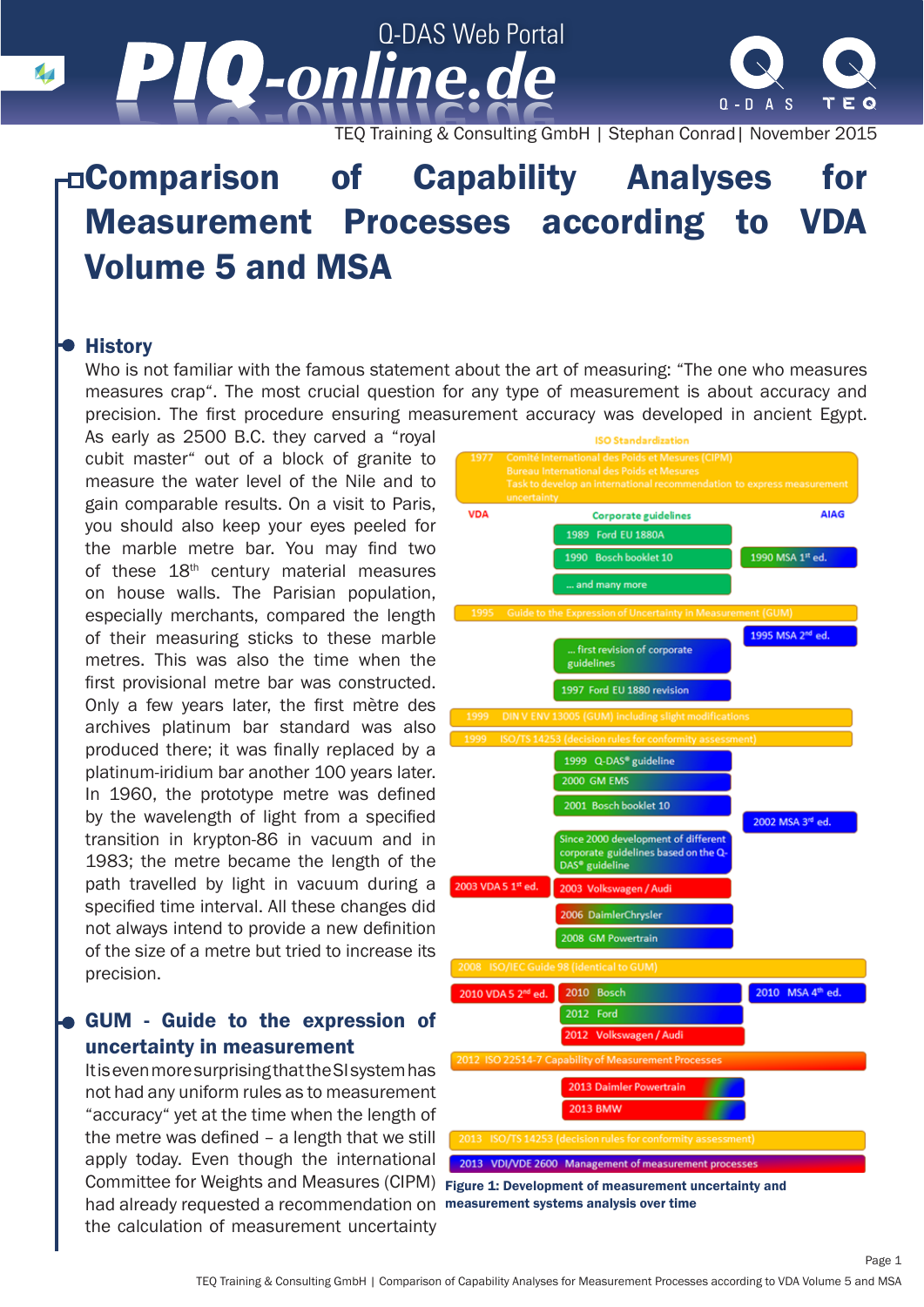



from the international Bureau of Weights and Measures (BIPM), ISO was not entrusted with preparing a detailed guideline until 1986. The "Guide to the expression of uncertainty in measurement" (GUM) based on the BIPM recommendation was published in 1995.

## The beginnings of measurement system analysis

At that time, the automotive industry also tried to introduce SPC in production, including the operator self-inspection as is common practice today. SPC measuring stations close to the machines were provided with various measuring instruments in order that operators are able to take required measurements directly. However, the automotive industry hardly considered the question at all whether the respective measuring instruments were able to fulfil the corresponding measuring task with sufficient accuracy. However, they soon had to realise that not only the manufacturing process itself caused the observed variations but even the measurement process led to variations that were not to be underestimated. In many cases, the variation caused by the measurement process was even greater than the variation caused by the manufacturing process. At least by now, it was time to deal with the topic of capability analysis of measurement and test processes. However, the automotive industry did not focus on a detailed analytical assessment of measurement uncertainty but gave priority to a general assessment defining whether a measurement process is suitable for a specific application. As an example, Ford created a thin booklet in 1989 recommending the application of a two-step procedure to inspect the measurement process. The first step was to take fifty measurements from a reference part and to evaluate the random and systematic errors according to the SPC methods based on  $\texttt{C}_\text{\tiny g}$  and  $\texttt{C}_\text{\tiny gk}$ . After the first step was taken, three operators measured each of 10 parts three times helping to evaluate repeatability and reproducibility based on %R&R (referred to as %GRR today) in the respective situation. Still today, these two procedures are called "type-1 study" and "type-2 study".

### AIAG reference manual "Measurement Systems Analysis"

The Automotive Industry Action Group AIAG was right to realise that the development of numerous different guidelines was undesirable in the automotive industry and published the "Measurement



Figure 2: MSA now and then

Systems Analysis" manual in 1990. Unfortunately, it did not include all the methods given in the various corporate guidelines. This is the reason why the "Big Three" (Ford, GM, Chrysler) in fact had a common industry standard but continued to develop their own detailed corporate guidelines. In 1995, the AIAG MSA quickly gained in importance when it became the reference manual within the scope of QM system certification according to QS

9000. Still today, it is known as AIAG Core Tool and MSA serves as a reference manual to ISO/TS 16949. In this respect, the AIAG MSA manual is the most widespread document referenced with regard to this topic, at least from a worldwide perspective.

### AIAG MSA and corporate guidelines

Nowadays, the 4th edition of the AIAG MSA applies. The first two chapters of this book are rather a kind of "textbook" discussing measurement basics and presenting different aspects of capability analyses. Chapter 3 already recommends specific methods for measurement system and measurement process capability analyses. However, the AIAG MSA gives ample scope for the execution of tests and interpretation of results. Moreover, it still does not support "type-1 studies", a procedure included in each and every corporate guideline. Until today, a reasonable harmonization of its contents has not taken place. However, the corporate guidelines for capability analyses have been a subject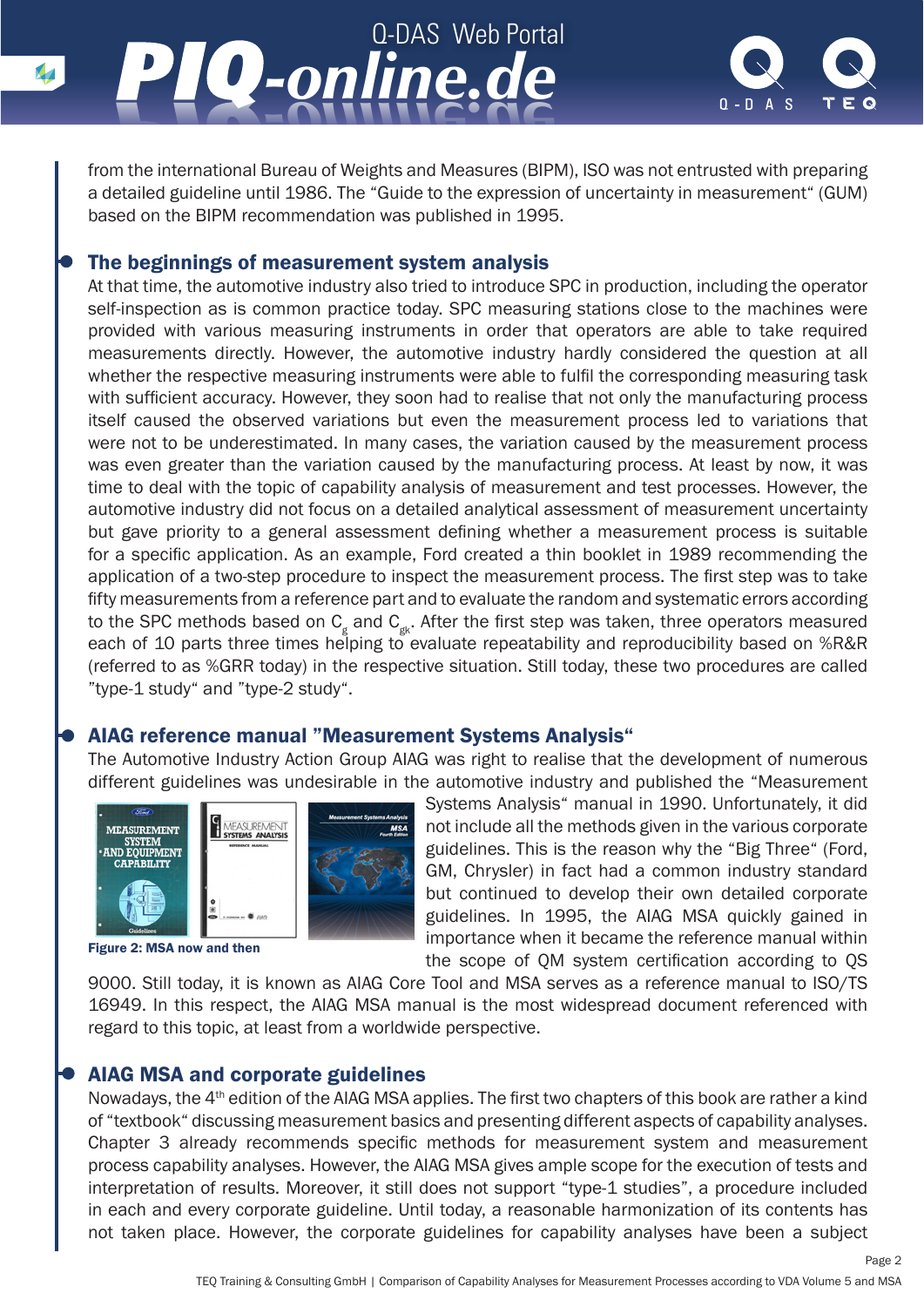

of continuous adaptations and developments. In German-speaking countries, Bosch booklet 10 "Capability of Measurement and Test Processes" is the best known document.

#### How the standardisation of capability analysis developed

Standardisation committees simultaneously continued to analyse the aspect of measurement uncertainty and implemented it in standards. As an example, any calibration laboratory has to assess the expanded measurement uncertainty according to GUM to become ISO/IEC 17025 accredited. This rule applies to any unit a laboratory uses to calibrate measuring instruments. For the acceptance

of coordinate measuring machines, you have to meet the requirements of standards such as ISO 15530 or VDI/VDE 2617 sheet 8 demanding the proof of measurement uncertainty. The evaluation of measurement uncertainty is even relevant within the scope of product liability. And for conformity assessments based on ISO 14253-1, you have to consider the measurement uncertainty at the tolerance limits. The "Guide to the <sub>Figure</sub> 3: **ISO 14253-1 requirements** expression of uncertainty in measurement"



(GUM), however, did not define any specific method but only provided the basic conditions the calculation of uncertainty required. According to this guide "it may therefore be necessary to develop particular standards based on this Guide that deal […] with the various uses […]." What follows is: "Although this Guide provides a framework for assessing uncertainty, it cannot substitute for critical thinking, intellectual honesty and professional skill." GUM also refuses any evaluation of measurement uncertainty. Its only purpose is the objective expression of measurement uncertainty; it does not provide any kind of capability analysis for a specific application.

#### Approach according to AIAG MSA

On the other hand, AIAG's MSA reference manual refuses to express measurement uncertainty, especially for reasons of complexity. It only examines and evaluates known critical components of variation, such as bias, repeatability and reproducibility, linearity and stability over time in a real

application in order to ensure that the measurement system can be used in a SPC environment. It even applies a version of the well-known "one-tenth rule" in this example. The variation of the measurement system is likely to increase the observed process variation. Since you always add the square of the component of variation (variances), an additional variation of 10% leads to an increase of the total variation by less than 1%. This is the reason why a measurement system supposed to be acceptable. With a



with  $\,$  a  $\,$  variation  $\,$  of  $\,$  %GRR  $\, \leq \, 10\% \,$  is Figure 4: Background of the AIAG MSA manual and the "one-tenth rule"

Page 3

maximum %GRR = 30%, a measurement process is considered to be conditionally capable and you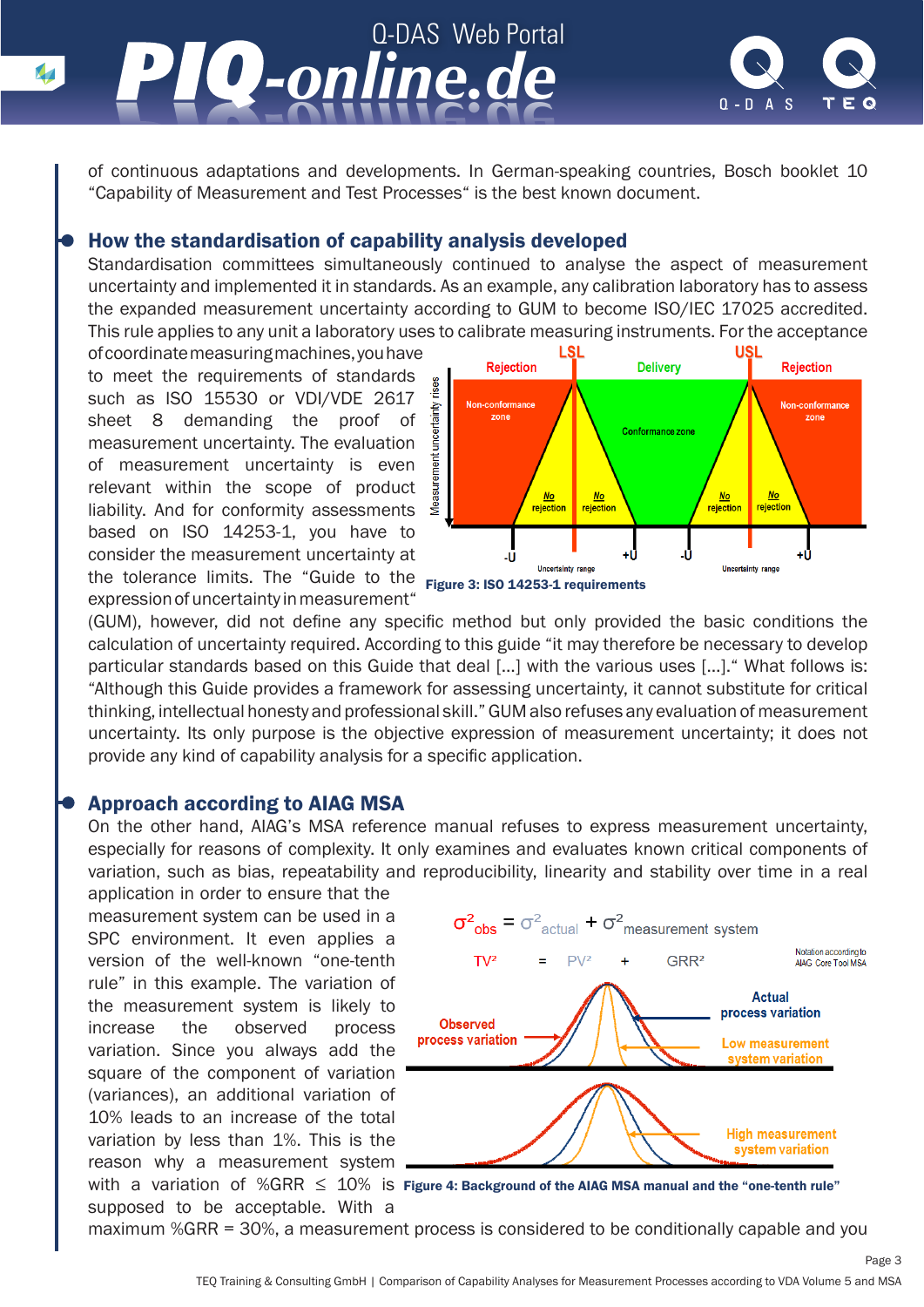

might still release these measurement processes depending on the respective process risk. A detailed analysis is thus not required and the examined components of variation were thus not referred to as uncertainties. Due to defined conditions, critical uncertainty components such as resolution RE and calibration uncertainty  $U_{\text{cal}}$  are assumed to be negligible. AIAG's MSA manual does not consider uncertainty components from the environment or test part but especially tries to keep these influences constant in process acceptance. Environmental influences only become relevant in stability analyses.

# The user's dilemma

The user is now caught between the devil and the deep blue seas.

- Serial measurement processes in a SPC environment only need a capability analysis.
- The measurement uncertainty has to be known in conformity assessments.



Figure 5: How measurement uncertainty affects a test and a measurement process

Moreover, it is more difficult to conduct capability analyses for processes measuring only a single part (R&D, custom-made products, prototype manufacturing, tool construction, …) since the number of measurements required for a capability analysis often exceeds the available number of part measurements considerably, the variety of parts is too large and the number of produced parts is generally not sufficient for performing a type-2 study.

# Approach according to VDA Volume 5

These were some of the reasons why the German Association of the Automotive Industry (VDA) decided to develop a guideline that includes capability analyses but even calculates the measurement uncertainty that needs to be considered in conformity assessments. By analysing typical measurement processes of a similar type, it is even possible to create a knowledge pool allowing for the assessment of uncertainties even when processes measuring only a single part are concerned. Nowadays, the second edition of VDA Volume 5 applies.

However, the VDA guide has to comply with GUM, i.e. the calculation and expression of measurement uncertainty have to reflect GUM specifications. For a practice-oriented optimisation of the complex GUM methods, VDA defined various conditions and established a simplified approach acceptable in most areas of industrial metrology which is even common practice in other analyses. Other influence components affecting the measurement process are assessed based on standard uncertainties u and illustrated in an uncertainty budget. The user is responsible for the completeness of this budget.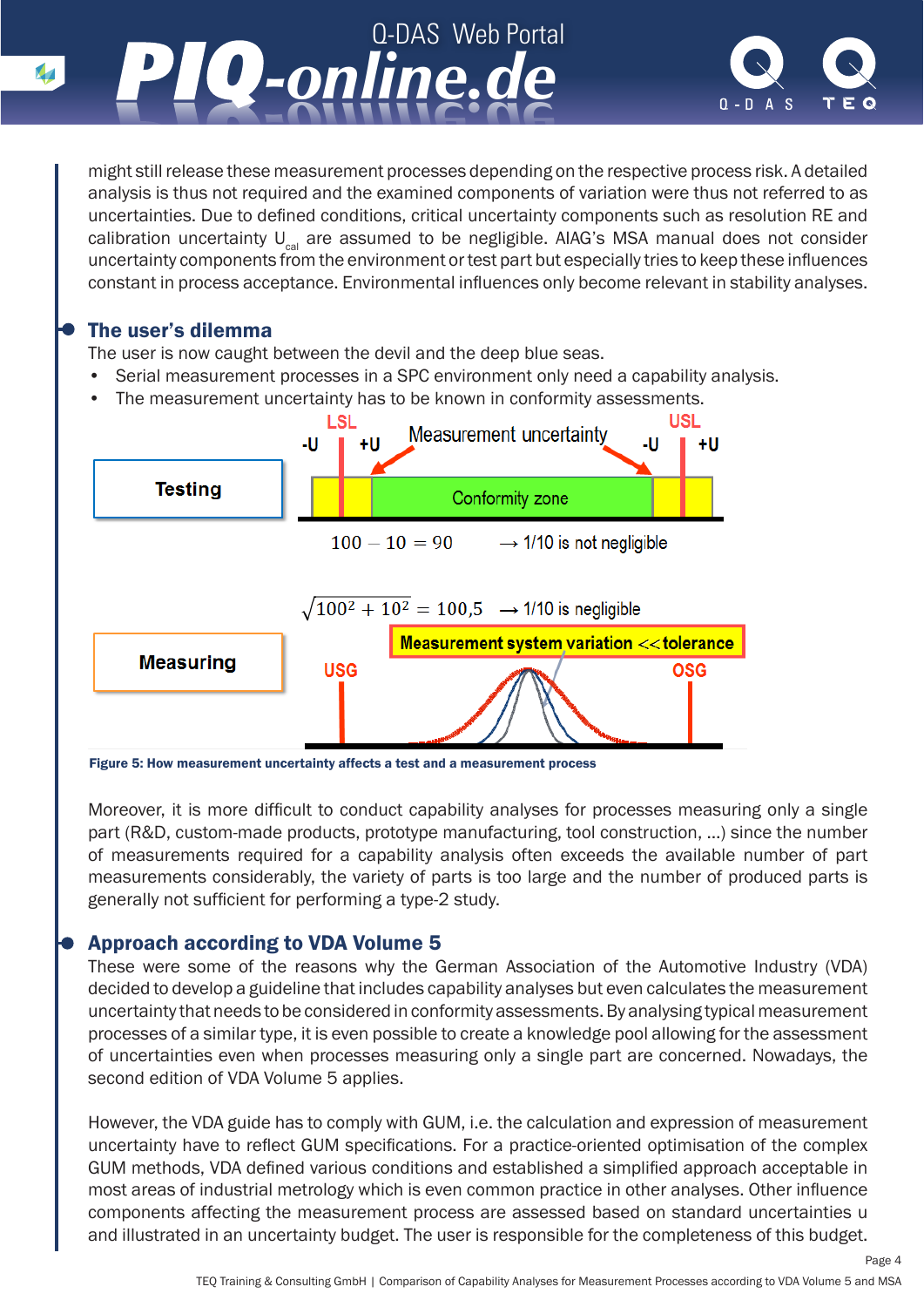# Q-DAS Web Portal *-online.de -online.de*



Page 5



Figure 6: Approach according to VDA Volume 5

VDA Volume 5 provides typical influence quantities that need to be examined but puts the user in charge of ensuring that no other relevant influence quantities are involved. However, even in this case, the onetenth rule applies, i.e. uncertainty components less than 1/10 of the main component can be neglected. The guide now calculates combined standard uncertainties u<sub>c</sub> and expanded measurement uncertainties U from the standard uncertainties starting with the measurement system  $U_{\text{MS}}$  and continuing with the measurement process  $U_{MP}$ . By comparing these expanded measurement measurement uncertainties to the characteristic tolerances, you obtain capability ratios  $Q_{MS}$  and  $Q_{MB}$  assessing the suitability for a specific application. The difference compared to the AIAG MSA manual, however, is that VDA Volume 5 is based on the international standardised terminology according to ISO 3534 and ISO/IEC Guide 99 (VIM). You may now use the result  $Q_{\text{MS}}$  for the measurement system to check in advance whether the measurement system is suitable at all for this specific application. The limit according to VDA Volume 5 is  $Q_{MS} \le 15\%$ . Only now, you start the logistically more complex evaluation of the entire measurement process  $Q_{\text{MSP}}$ ; the recommended limit is  $Q_{MP} \leq 30\%$ . The calculated expanded measurement uncertainty  $U_{\text{MP}}$  of the measurement process needs to be considered with

respect to characteristic tolerances in conformity assessments according to ISO 14253.

VDA Volume 5 allows the calculation of standard uncertainties u based on any GUM-compliant method but indicates that even the methods of measurement system analysis established in the industry can be applied. Moreover, on the one hand VDA Volume 5 makes it possible to replace the calculation of  $Q_{\text{MS}}$  by the evaluation of known MPEs and on the other hand it extends the MSA standards by adding the well-known Six Sigma techniques of regression analysis and design of experiments. Only few welldirected trials are sufficient to define most of the relevant uncertainty components.

# Comparing the approaches of AIAG MSA and VDA Volume 5

It is hard to make a direct comparison since the methods and targets of both approaches are so different. However, here are some crucial aspects.

#### **Limits**

The limit  $\mathsf{Q}_\mathsf{MS}\!\!\leq\!\! 15\%$  of VDA 5 is similar to the limit  $\mathsf{C}_\mathsf{g}\!\!\geq\!\! 1,\!33$  that also requires a repeatability of EV≤15% according to many corporate guidelines. However,  $Q_{MS}$  includes the bias, at least according to what GUM assesses to be correct.  $C_{gk}$  does not support this approach. Moreover, not even the 4<sup>th</sup> edition of the AIAG MSA manual calculates  $\mathsf{C}_{_{\mathsf{g}}}$  and  $\mathsf{C}_{_{\mathsf{g}^{\mathsf{K}}}}$  in der AIAG MSA. These two capability indices are results of corporate guidelines that even contain different calculation formulas. AIAG's MSA does not calculate any limit but makes decisions based on a significance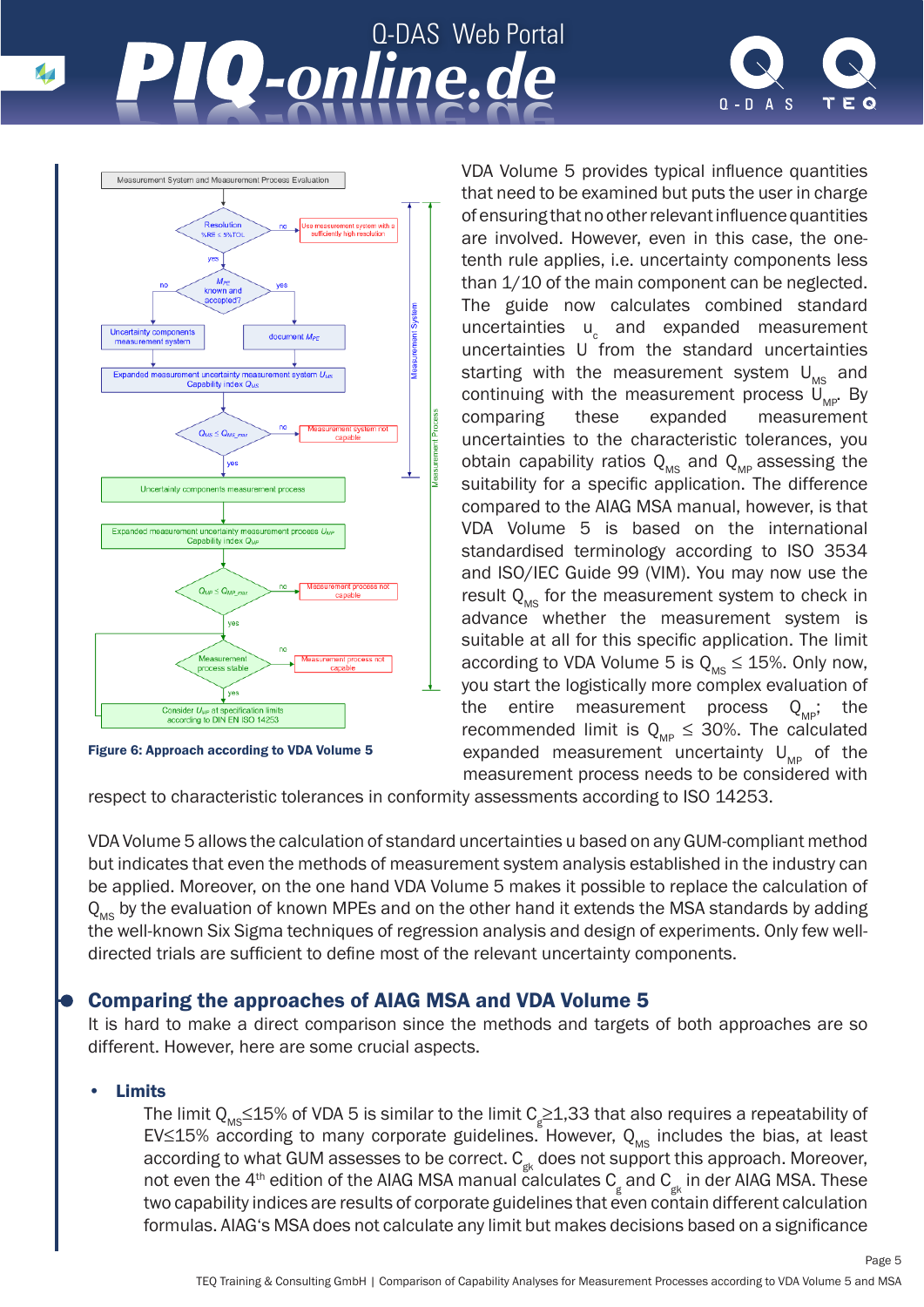



test (whose approach is unfortunately wrong).

The same applies to  $Q_{MP}$  and %GRR. Even though many corporate guidelines set both limits to 30%,  $Q_{\text{MP}}$  contains all relevant influences of the measurement system and measurement process while %GRR is only calculated from repeatability, reproducibility and interaction. This is the reason why lowering the %GRR limit to 10% makes sense in the AIAG MSA reference manual. However, since the limits of AIAG MSA refer to the current variation of the manufacturing process whereas VDA Volume 5 and MSA corporate guidelines apply the characteristic tolerance, both decisions are only conditionally comparable.

#### • Methods and procedures

 It is verified that some of the methods and procedures given in the AIAG MSA reference manual are not suitable and/or often lead to wrong conclusions. This is particularly the case for the test for "significant bias" and linearity as well as the ndc statistic within the scope of a GRR study. Users shall always prefer corporate guidelines, especially Bosch booklet 10 "Capability of Measurement and Test Process" which is widely known in German-speaking countries. VDA Volume 5 accepts any methods complying with GUM but does not specify a particular one. The guide recommends you to use and extend the MSA procedures applied in practice since they capture all the main influence quantities in only few experiments.

#### • Field of application

 The AIAG MSA reference manual focuses on measurement system capability analyses in a SPC environment. In chapter I section E "Measurement System Variation", it clearly tells apart from measurement uncertainty studies. According to AIAG's MSA, capability describes "... the expected error for defined conditions, scope and range of the measurement system", whereas it defines measurement uncertainty as "... an expression of the expected range of error or values associated with a measurement result". Beyond this definition, the AIAG MSA manual does not offer any methods to calculate an uncertainty from observed components of variation.

VDA Volume 5 tries to connect the areas of capability and uncertainty based on the definition of capability given in VDA Volume 6.1. It defines capability as the ratio between measurement uncertainty and the tolerance of characteristics. The expression of measurement uncertainty according to VDA Volume 5 is the link between the two definitions mentioned above. It characterizes the variation of values that can be assigned to a measured quantity under defined conditions and in a specified field of application. Due to this aspect, the results of VDA Volume 5 can be applied in capability analyses, releases of measurement processes (e.g. according to ISO/TS 16949) and conformity assessments (e.g. based on ISO 14253-1).

#### • Where are these guides applied?

 Since the AIAG MSA manual looks back on a long history and was able to meet the demands of the former QS9000 standard, it is applied worldwide. Due to its awareness level, it is often associated with GRR studies and referred to in documents applied in the non-automotive industry. However, as mentioned before, you normally do not use the methods as given in the MSA in practice but follow methods that are a kind of quasi-standard in many corporate guidelines.

The approach of VDA Volume 5 is mainly adopted in companies close to the German association of the automotive industry or by their suppliers who have to meet these requirements, too. Corporate guidelines of the Volkswagen Group (VW, AUDI, Seat, Skoda), Mercedes Benz Cars, BMW and others already include the requirements of VDA Volume 5. Moreover, VDA Volume 5 complies with ISO 22514-7 "Capability of measurement processes" published